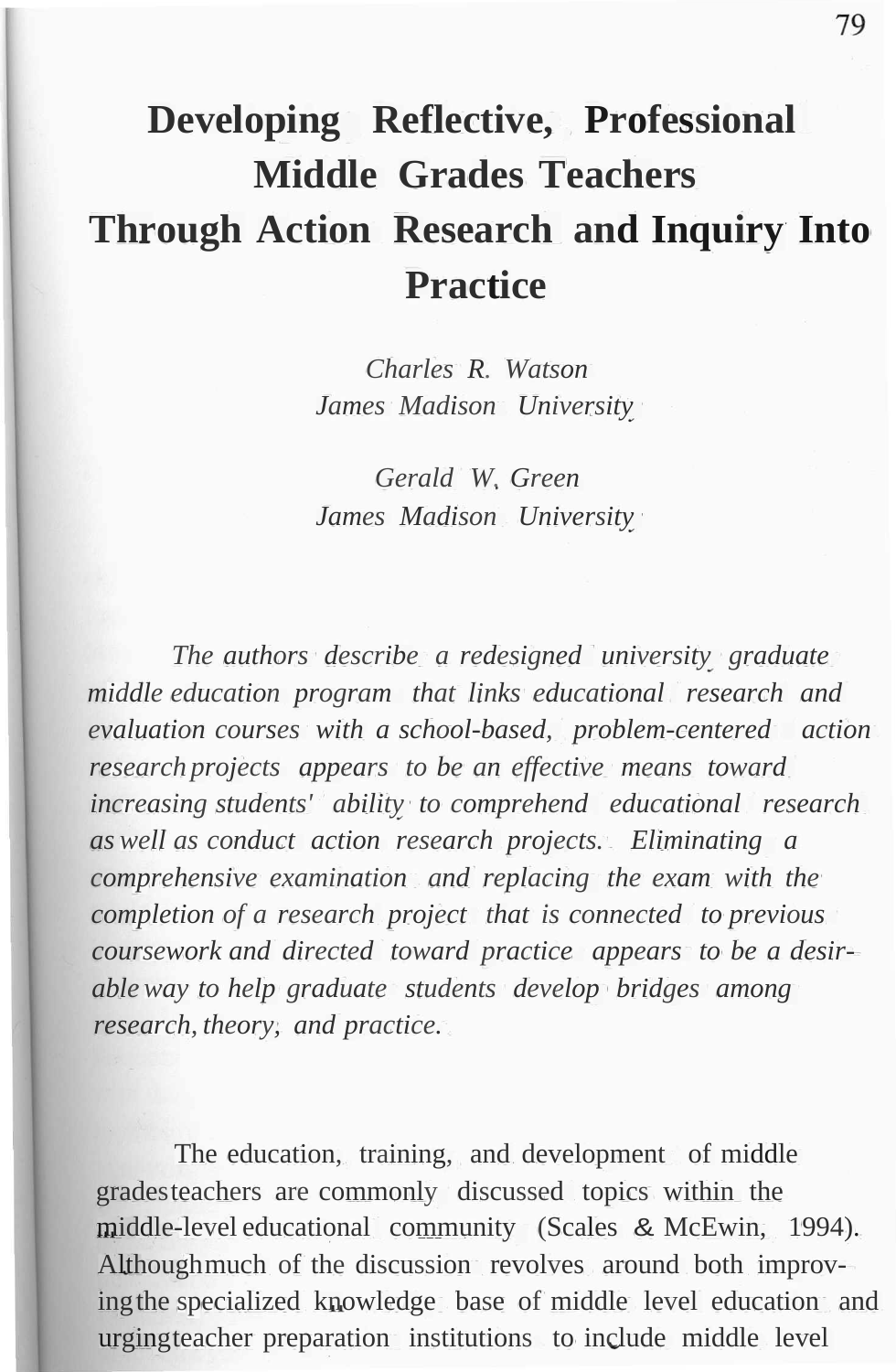education as specialized fields of study, new middle level teachers enter an educational world that is fraught with uncertainty, often plagued with both serious and faddish reform programs, and subjected to unparalleled public scrutiny. Middle grades teachers, therefore, need to have a firm grasp of not only effective and developmentally responsive teaching methods, but extensive knowledge of the research that informs practice, reform efforts, and policy. Furthermore, and perhaps most important, middle grades teachers need to be able to recognize, reflect upon, and solve classroom and school problems in a professional, thoughtful, and systematic manner. That is, today's middle grades teachers need to be effective action researchers and be able to accurately and professionally communicate and translate research findings.

The purpose of this article is to describe how a university graduate and post-baccalaureate middle level education program has attempted to link three graduate courses and transform the courses into a sequenced process of training both preservice and in-service middle grades teachers to complete school-based, problem-centered, systematic, and properly conducted action research projects. The article also briefly describes how during the last three years of the process, student projects have been the impetus for changing several public school policies and programs. In addition, the projects have replaced the traditional comprehensive exam as a culminating experience for graduate students.

#### History

Since 1988, both the undergraduate and graduate middle level education programs at the university have enjoyed growing enrollments, nearly 100% placement of graduates in middle schools, and a widely held admirable reputation. Until 1994, the programs were fairly typical in structure and content, containing extensive classroom and practicum work in the areas of developmental characteristics of middle level students, teaching and

80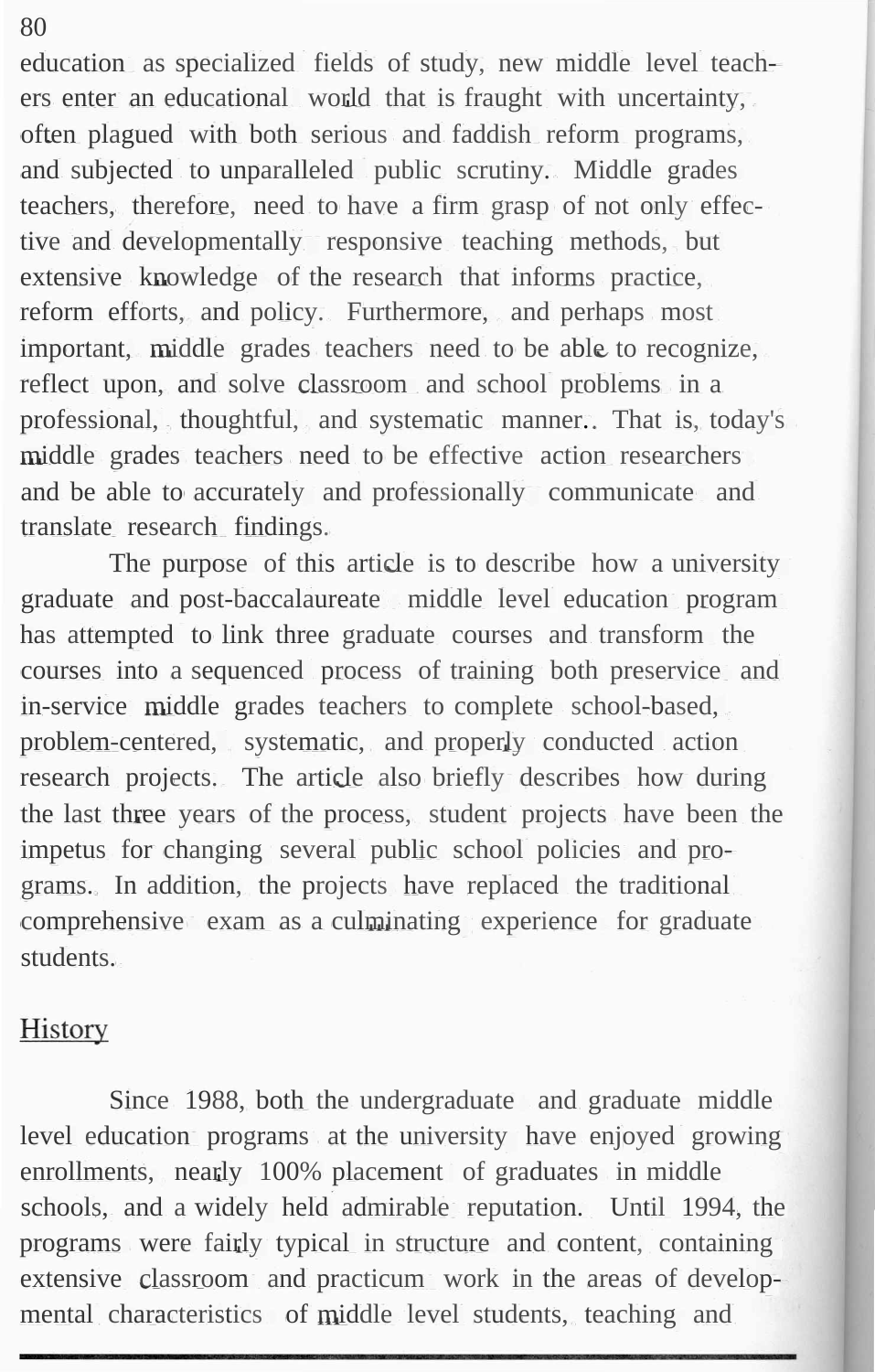planning methods in the various core subject areas, educational history and philosophy, research and evaluation, and curriculum theory. **In** 1994, the undergraduate program was dramatically changed into a team-taught, integrated series of courses that included all of the previous program's content and added substantive content in the areas of technology, parent and community involvement, discipline and behavior management, and special education. However, the graduate program remained unchanged, with a 30+ semester hour program that culminated with a seminar course and comprehensive examination.

# **Program Concerns**

As in many graduate programs, few of the courses outside of the teacher preparation portions of the series were meaningfully connected with each other or with the world of practice. Students were required to take an introduction to educational research course, an evaluation course, as well as a curriculum theory course. All three of the courses required a comprehensive review of the literature surrounding an educational topic, and each required varying degrees of a written paper regarding a topic. Typically, students completed a research proposal that included a properly posed research question, literature reviews, methodology, analysis, and treatments. It was unlikely that any of the proposals would ever actually be implemented. Although the courses are pedagogically sound, program and course assessments indicated that neither the students nor their cooperating teachers felt the theoretical courses or the activities associated with the courses were particularly beneficial for the pragmatic aspects of teaching in the middle grades.

A two part comprehensive examination containing both written and oral parts also served as a culminating experience for students; program assessments also suggested that this examination served little practical purpose beyond forcing students to extensively review program materials and content. The notion of using a comprehensive examination as a form of professional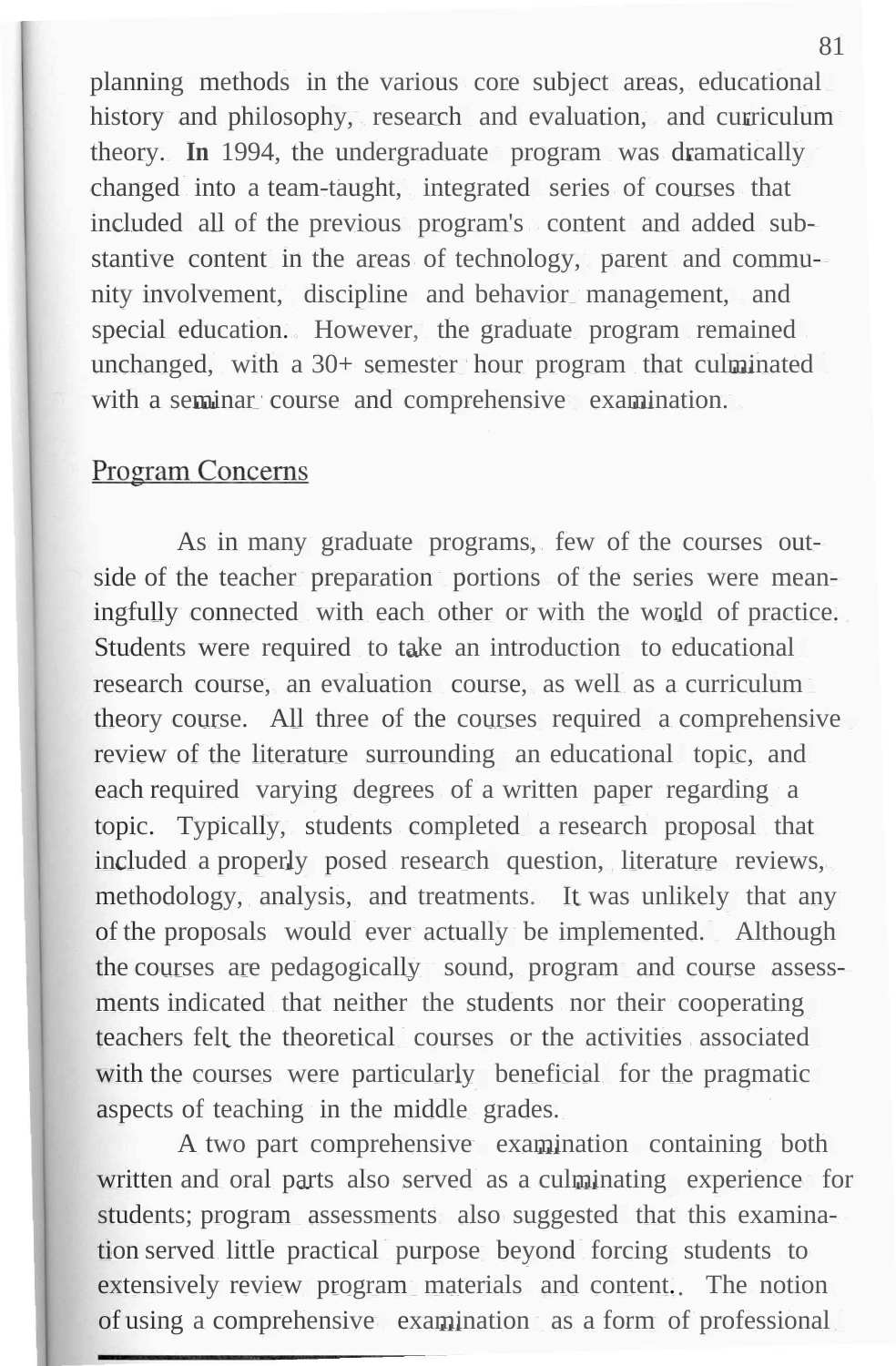gate-keeping appeared ludicrous and untimely at this point in the students' courses of study, and suggested that gate-keeping should perhaps take place much earlier.

# **New Goals**

The initial goals for changing the methods were first to effectively connect the research, evaluation, and middle education content, and second to replace the comprehensive examination with an experience that helped students recognize the synergistic nature of their previous courses and be able to use the synergy and their knowledge to enhance their professional perspectives as well as provide a framework from which new teachers could serve as change agents and leaders.

Following a number of meetings and a substantial review of the literature regarding reflective practitioners, teaching as a profession, teachers as leaders, teacher thinking and beliefs, and successful beginning teaching, the professors involved in teaching the majority of the courses agreed to replace the comprehensive examination with a school-based research project connected to the work the students performed in the research and evaluation courses. The notion of inquiry and teacher research emerged as a relatively common context within which most of the discussion took place. As a culminating experience and as a form of assessment, the examination would be replaced with a scholarly professional presentation of the students' projects that would be open to the educational community, including interested teachers and administrators from the area.

# **Theoretical Framework**

The theoretical underpinnings for these program changes are built on the notion that teachers who engage in systematic, intentional inquiry (Lytle & Cochran-Smith, 1990) will become life-long, ongoing learners (Boyer, 1990; Sardo-Brown, 1992; Sucher, 1990), be committed to developing and improving

#### 82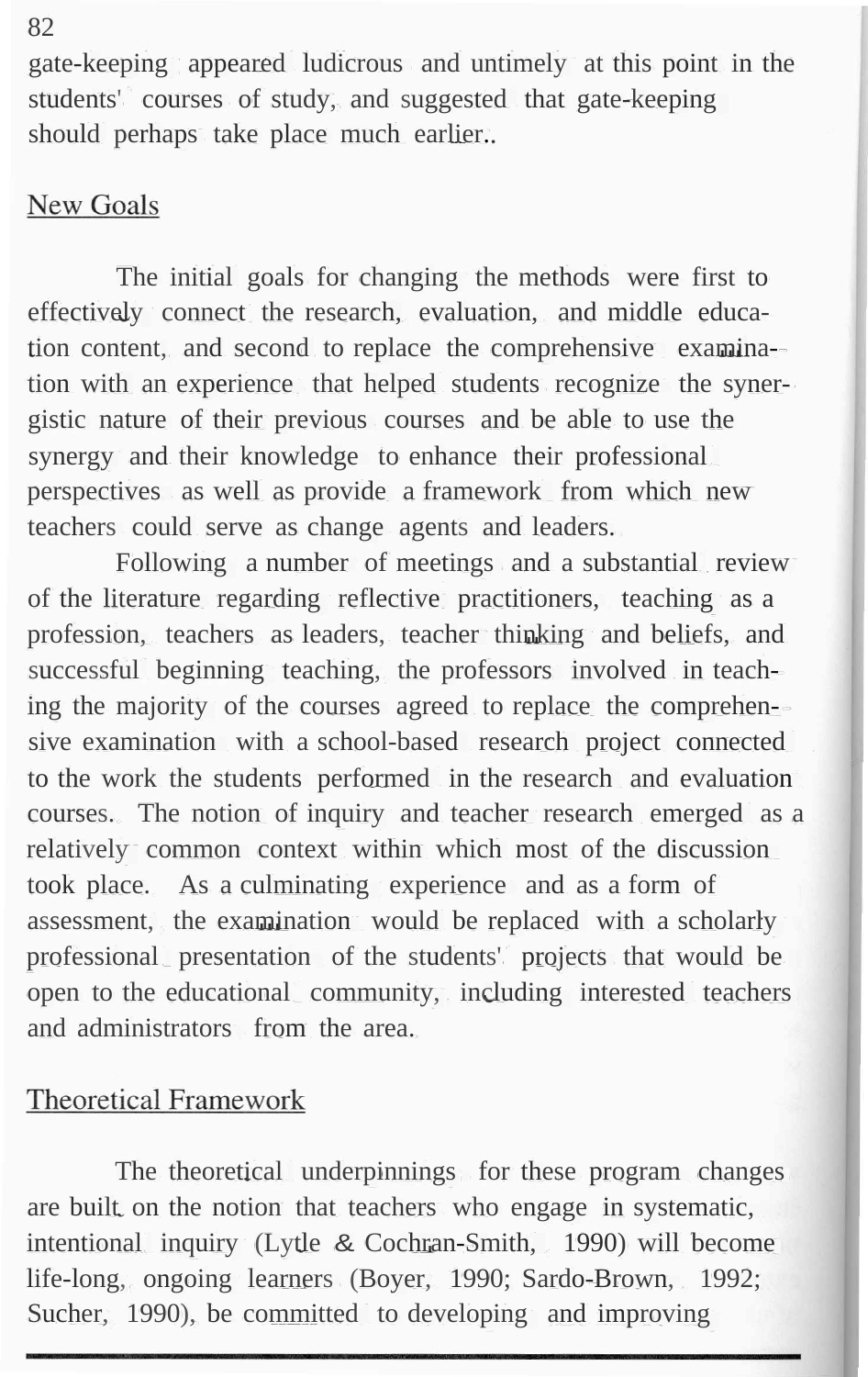practices (Dicker, 1990; Fullan, 1982; Santa, 1990), and hold more positive attitudes toward themselves and toward research (Bennett, 1993,1994). To some degree, the process is also based in the theoretical perspectives that guide professional teacher education. That is, when programmatic aspects of teacher preparation include a degree of competence in conducting and interpreting research, the concept of teaching as a profession is enhanced (Kennedy, 1990; McGlothlin, 1960).

### **New Connections and Processes**

For middle level teacher education graduate students, the sequence of required courses now provides a meaningful platform for students to complete their respective projects. The proposal required in the research course provides a starting point for an identified, relevant, classroom-based research project. Using a common rubric, proposals are evaluated with respect to rigor, procedures, methodology, statistical treatments, and administration; subsequent to course completion, the proposals are subjected to additional scrutiny in the areas of human subject use, school district acceptance and approval, parent notification and approval, and other exigencies related to pursuing research in public schools.

For pre-service teachers, data collection and administration generally take place during and after student teaching; for in-service teachers, data collection and administration take place during normal teaching assignments or within the teachers' respective school districts. The school districts involved have been very supportive; the districts have different methods and procedural requirements regarding research in the schools, and care is taken to follow the respective procedures carefully. Students generally complete the research analysis and scholarly presentations during the summer prior to graduation, at which time they are also enrolled in the final graduate seminar course.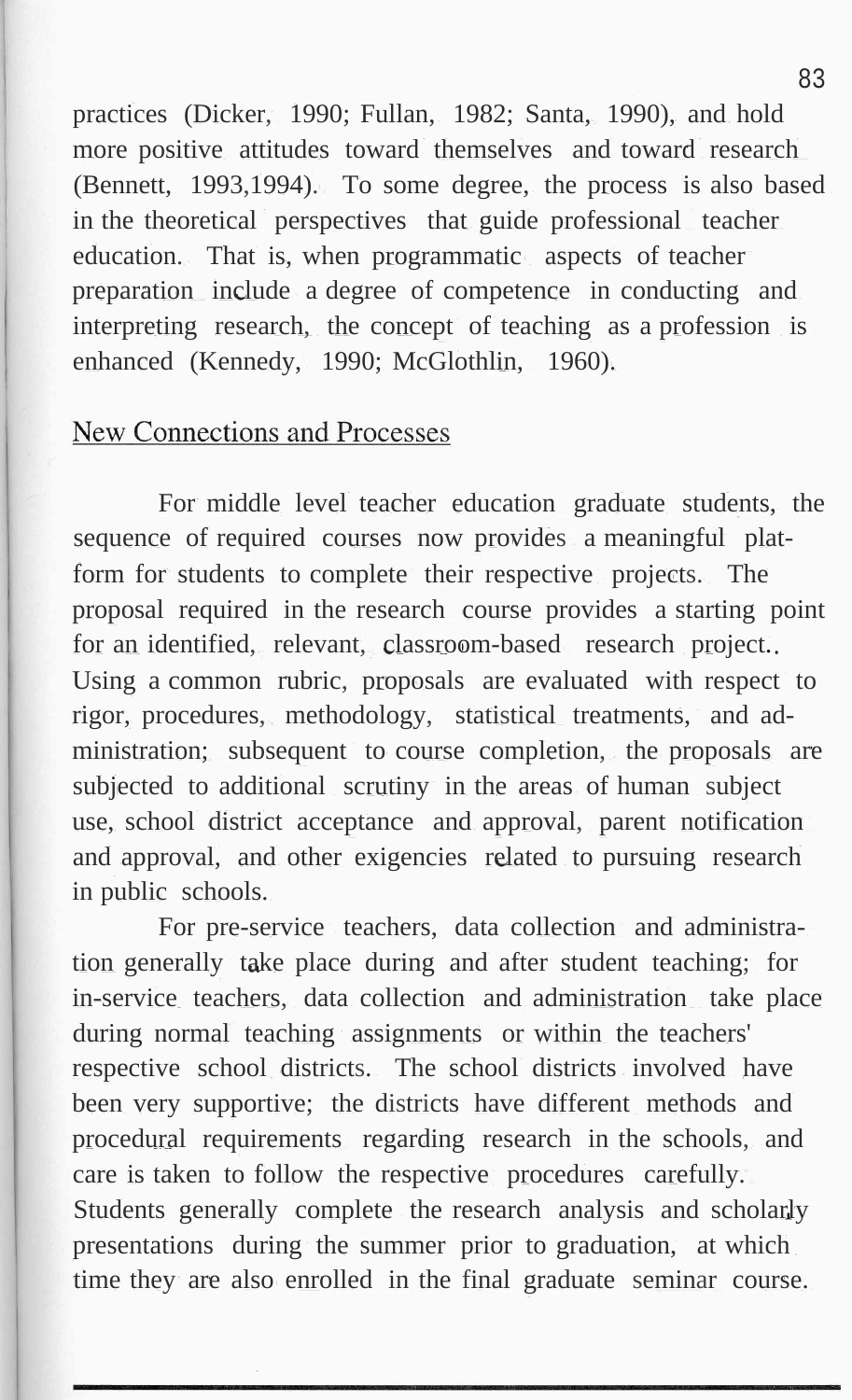# 84 Research Project Topics

Research has been completed and presentations have been made in such topical areas as:

> *the effectiveness of science education professional development;*

*the relationship between classroom management style and student motivation;*

*gender differences in mathematics education; the effectiveness of in-school and out-of-school suspension;*

*the use of journals in mathematics education; differences in moral development; the use of authentic assessment processes; the effect of homework on students' attitudes*

*toward different subjects; gender equity in computer laboratories; student attitudes toward recreational reading; teachers' attitudes toward computer use; student and teacher attitudes toward singlegender classes; the effectiveness of developmental spelling processes; and cooperative learning for gifted students.*

Since the program began, nearly 50 research projects have been completed, and in at least eight cases, the research projects have resulted in significant changes in school procedures, policies, or curriculum. **In** one case, a school changed its homework policies to reflect a more coordinated, consistent, and meaningful approach. **In** two schools, project results compelled school administrators to refocus their staff development efforts; yet another school changed its approach to computer laboratory use.

**In** several cases, the graduate students found some of their preconceptions altered by their results. For example, one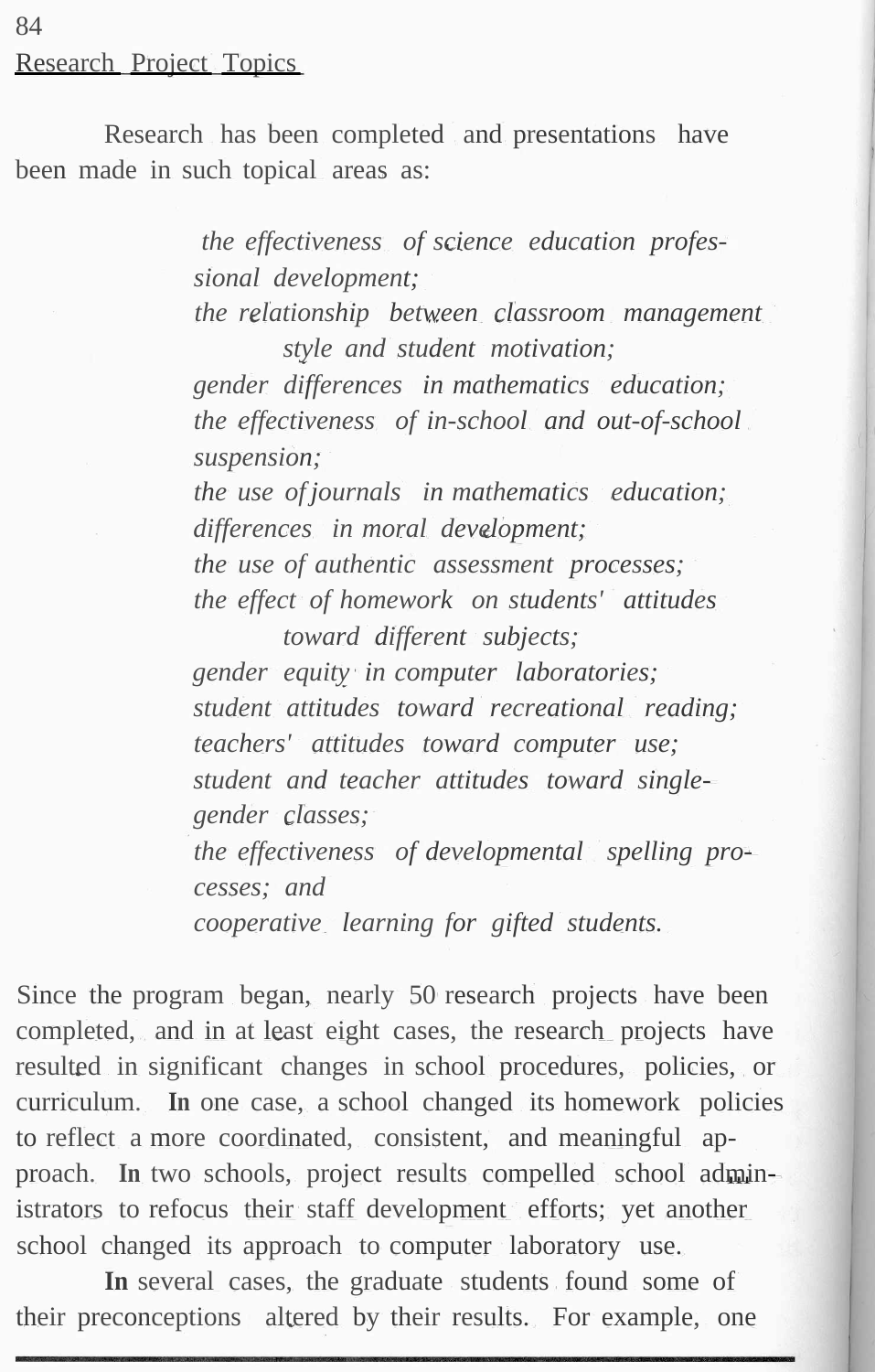graduate student found that the difficulties she experienced with a period of uninterrupted sustained silent reading had less to do with students' attitudes about reading than her own actions during the reading period. **In** another case, a graduate student found the use of journals in mathematics instruction to be a powerful form of assessing her own teaching. Another student was surprised to find teachers' attitudes toward and use of technology and computers to be much higher than she expected.

And as in many forms of inquiry, the research findings often lead to additional, more difficult, questions and problems. Thus, graduate students have been quick to see the importance of being able to read, critique, and understand other related research. The power of a good review of research and literature becomes obvious and useful, and the students appear to be more reflective and much slower to judge than in the past.

#### **Further Discussion**

Principals and central office administrators have been enthusiastically supporting the projects, particularly when the results of a project are supportive of current professional development directions or help them define directions. This support has incidentally become a supportive factor with respect to the placement of practicum students as well as student teachers. That is, the process through which the university places students in local schools has been enhanced as administrators see additional value for preservice students to become involved in classrooms. Cooperating teachers have also taken a strong interest in student research, since many of the research projects are based on their students and have distinct application for their classrooms.

Three additional factors point to the merits of this type of applied process. First, middle grades graduate faculty members have noted an increase in both the use of statistical terms and research methods and the competence with which students are able to utilize quantitative and qualitative methods, particularly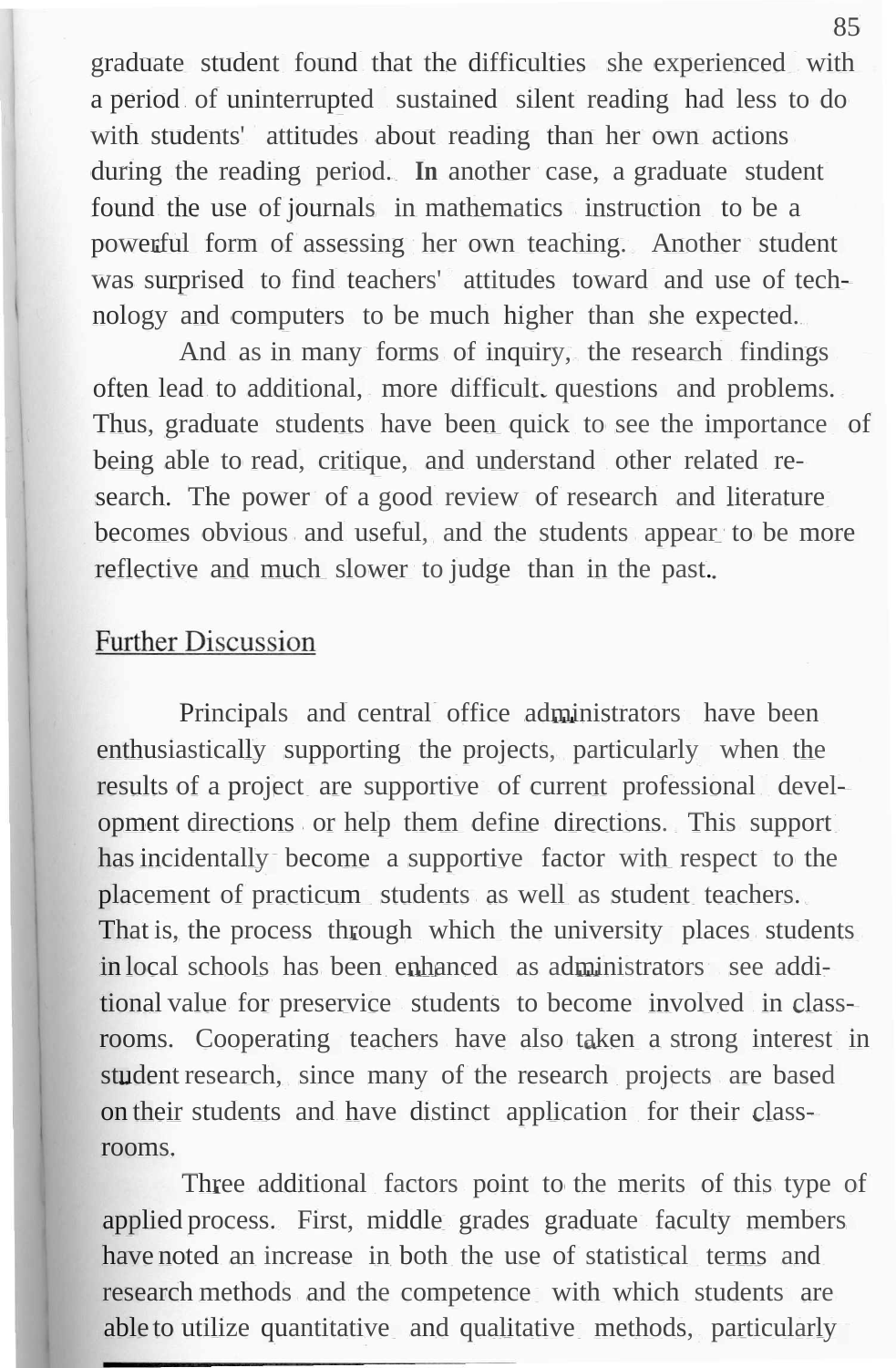86

in the use of various statistical software packages. Second, the application of action research and general research principles has generated a great deal of discussion regarding the ethics of teaching as well as the ethics of the proper use of research in education. Third, the process established a relatively formal but useful way for teacher education faculty members from different departments and different areas of expertise to communicate, collaborate, and coordinate curriculum efforts.

#### Importance

The use of action research projects that are tied to and integrated with graduate level coursework appears to be one successful method for teacher educators to improve the quality of both beginning and in-service teachers' skills and attitudes in the area of research and inquiry. **In** addition, the use of such projects appears to be a worthwhile and beneficial replacement for comprehensive examinations.